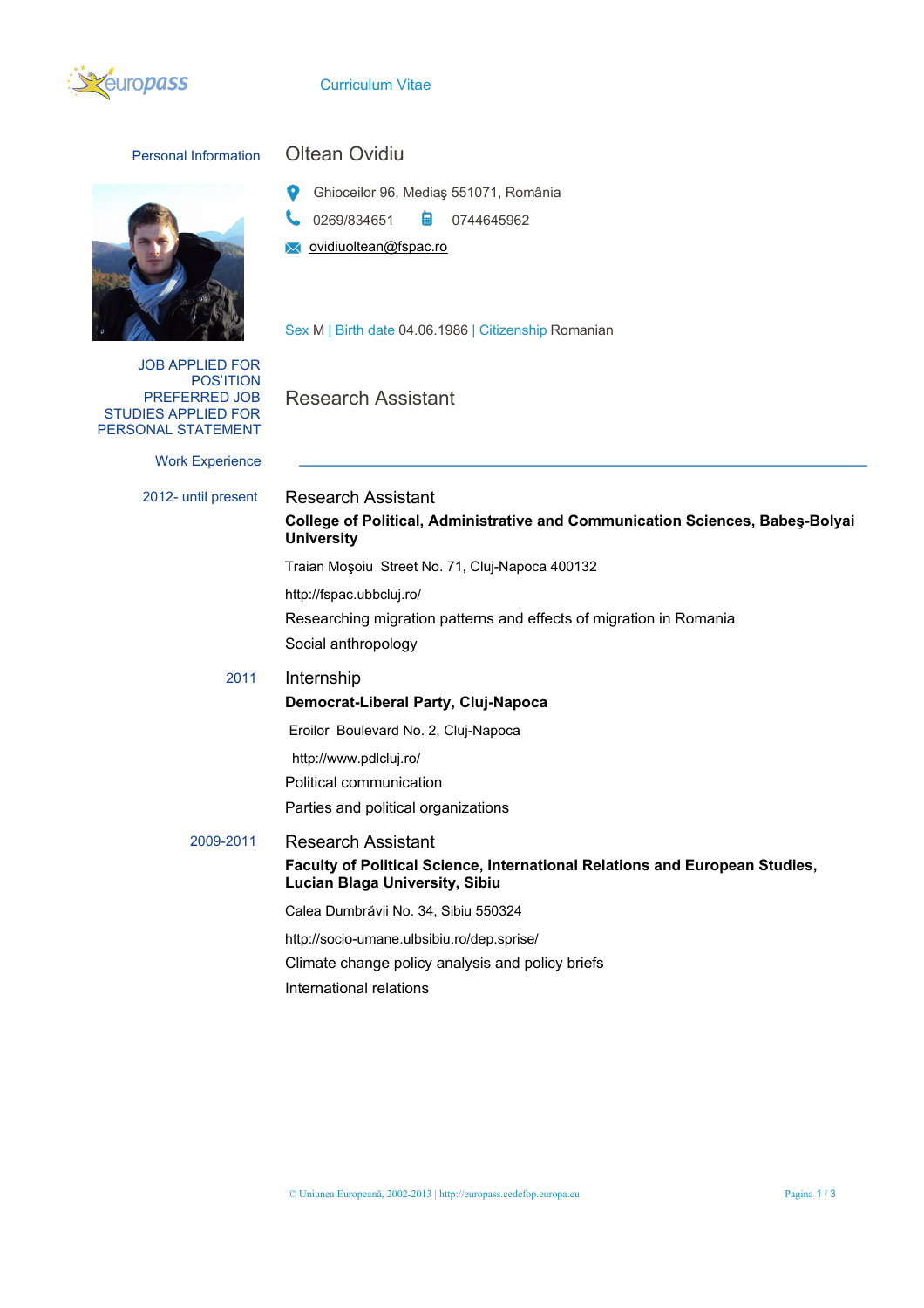

| 2007                          | Internship                                                                                                                                                                         |  |  |  |
|-------------------------------|------------------------------------------------------------------------------------------------------------------------------------------------------------------------------------|--|--|--|
|                               | Juridical Commission, Chamber of Deputies, Romanian Parliament                                                                                                                     |  |  |  |
|                               | Palace of Parliament, Izvor Street No. 2-4, sector 5 București                                                                                                                     |  |  |  |
|                               | http://www.cdep.ro/                                                                                                                                                                |  |  |  |
|                               | Attending meeting and work sessions, writing reports                                                                                                                               |  |  |  |
|                               | <b>Public institutions</b>                                                                                                                                                         |  |  |  |
| <b>EDUCATION AND TRAINING</b> |                                                                                                                                                                                    |  |  |  |
| 2014 until present            | <b>Doctoral Studies</b>                                                                                                                                                            |  |  |  |
|                               | <b>College of Political, Administrative and Communication Sciences, Babes-Bolyai</b><br><b>University</b>                                                                          |  |  |  |
|                               | Doctoral studies in Sociology                                                                                                                                                      |  |  |  |
| 2014                          | Post graduate courses in social science research methods                                                                                                                           |  |  |  |
|                               | <b>College of Political, Administrative and Communication Sciences, Babes-Bolyai</b><br><b>University</b>                                                                          |  |  |  |
|                               | Introduction in SPSS, STATA and R, Categorial Data Analysis, Multilevel analysis,<br>AMOS, Bayesian Analysis, Data mining, Game Theory, Content Analysis,<br>Ethnographic Research |  |  |  |
| 2012-2010                     | MA Studies in the Management of Political Organizations                                                                                                                            |  |  |  |
|                               | College of Political, Administrative and Communication Sciences, Babes-Bolyai<br><b>University</b>                                                                                 |  |  |  |
|                               | Parties and political organizations, Management of non-governmental organizations,<br>Quantitative Research Methods, Migration and International Development                       |  |  |  |
| 2010-2008                     | MA Studies in Security and International Relations                                                                                                                                 |  |  |  |
|                               | Faculty of Political Science, International Relations and European Studies,<br><b>Lucian Blaga University, Sibiu</b>                                                               |  |  |  |
|                               | Security and International Relations, Globalizations and Geopolitics, International Law                                                                                            |  |  |  |
| 2009                          | European Studies Summer School, Budapest, Hungary                                                                                                                                  |  |  |  |
|                               | Faculty of Law, University of Szeged, Jean Moulin University, Lyon                                                                                                                 |  |  |  |
|                               | Minority rights and minority cultural rights protection, European Integration, Eastern<br>partnership                                                                              |  |  |  |
| 2008-2009                     | <b>Master 1 in Political Sciences</b>                                                                                                                                              |  |  |  |
|                               | Faculty of Law and Political Sciences, Rennes 1 University, France                                                                                                                 |  |  |  |
|                               | Sociology of democracy, European communitary law, History of political ideas,<br>Contemporary politics, French political life                                                      |  |  |  |
| 2008                          | Study visit at the European Parliament                                                                                                                                             |  |  |  |
|                               | European Parliament, Strasbourg, France                                                                                                                                            |  |  |  |
|                               | Attending working sessions, writing reports                                                                                                                                        |  |  |  |
|                               |                                                                                                                                                                                    |  |  |  |